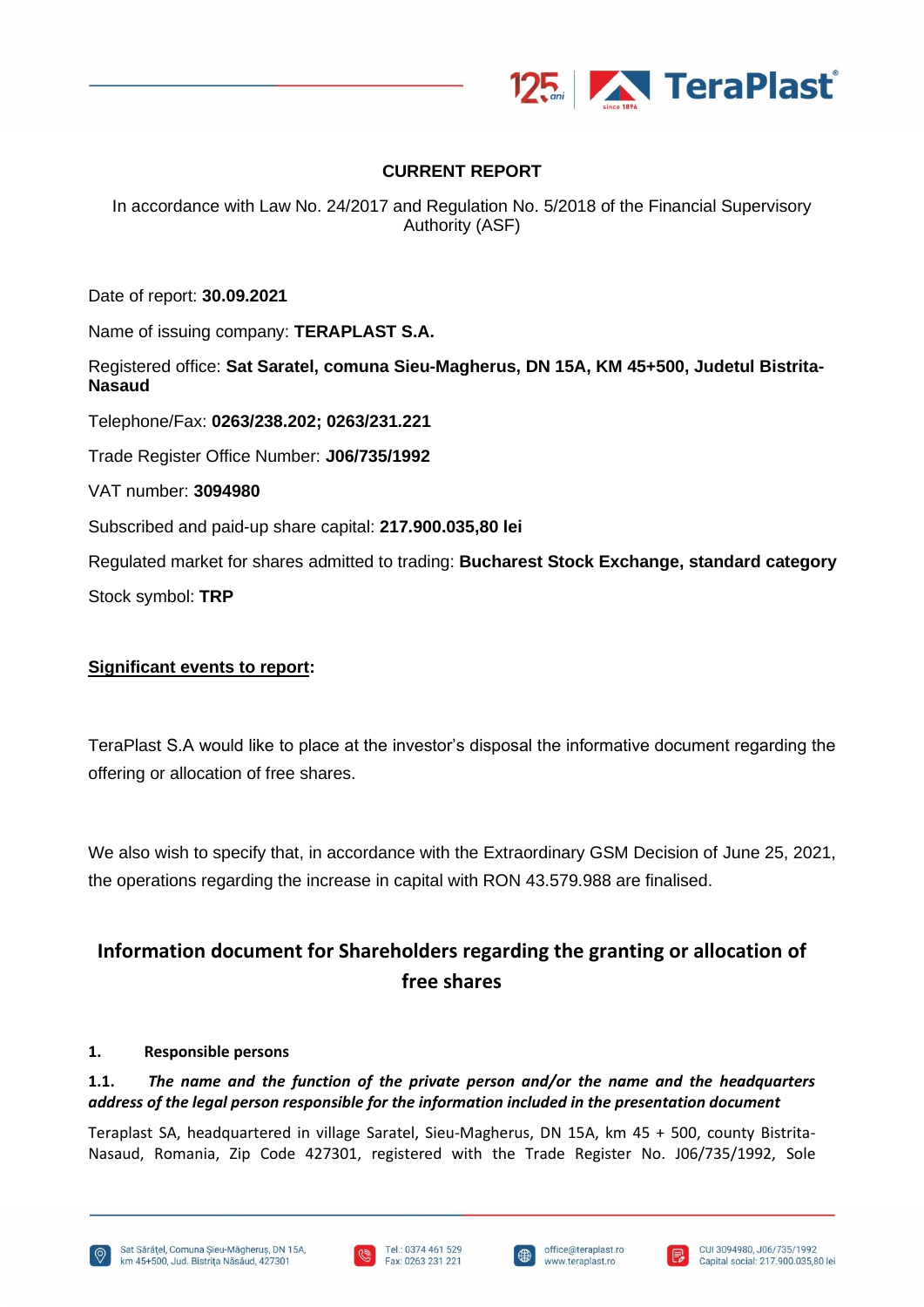

registration number at the Trade Register Office No. 309498, bank account RO55 BTRL 0060 1202 A608 75XX opened at Banca Transilvania SA, Bistrita, represented by Mr. Alexandru STÂNEAN Chief Executive Officer.

## **1.2.** *Declarations of the responsible persons mentioned at the point 1.1. of which to appear that the information included in the presentation document are, in their knowledge, in conformity with reality.*

After verifying the content of this prospect, the company Teraplast SA, represented by Mr. Alexandru STÂNEAN, Chief Executive Officer, accepts the responsibility for the content and certifies that the released information are in conformity with reality and they do not contain omissions or untrue declarations designed to affect significantly the content of the document.

## **2. General information about the issuer**

# **2.1.** *Name, headquarter, trade register number, Sole registration number at the Trade Register Office*

**Name of issuer:** Company TERAPLAST S.A.

**Headquarters:** village Saratel, Sieu-Magherus, DN 15A, km 45 + 500, county Bistrita-Nasaud, Romania, Zip Code 427301.

**Company registration:** registered with the Trade Register No. J06/735/1992, Sole registration number at the Trade Register Office No. 3094980

#### **2.2.** *Social capital before the increase:*

| $\bullet$ | The value of the subscribed and paid share capital: | RON 174.320.047.80   |
|-----------|-----------------------------------------------------|----------------------|
| $\bullet$ | The number of shares:                               | 1.743.200.478 shares |
| $\bullet$ | The nominal value of each share:                    | RON 0.10             |

#### **3. Information regarding the shares offered for free to the shareholders**

## **3.1. The formalities which decides the increase of the share capital which involves offering for free the issued shares to the existing shareholders.**

By the General Meeting of Shareholders decision, dated June 25, 2021, approved the increase of the share capital with RON 43.579.988, from the current RON 174.320.047,80 up to RON 217.900.035,80 lei, by the issue of 435.799.880 new shares of a nominal value of RON 0.10/share, and setting a price of RON 0,44 lei for the compensation of fractional shares resulting from the application of the algorithm androunding down the results to the nearest integer, according to the legal provisions in force.

The increase of the share capital will be achieved by incorporating the amount of RON 43.579.988, from the profit of the period January 1, 2021 - March 31, 2021. The newly issued shares shall not change the shareholders' quotas and shall be freely distributed to all Company shareholders registered into the Company Shareholder Register held by the Central Securities Depository (Depozitarul Central S.A.) at the date of registration. The capital shall be increased in order to sustain the current Company business. Each







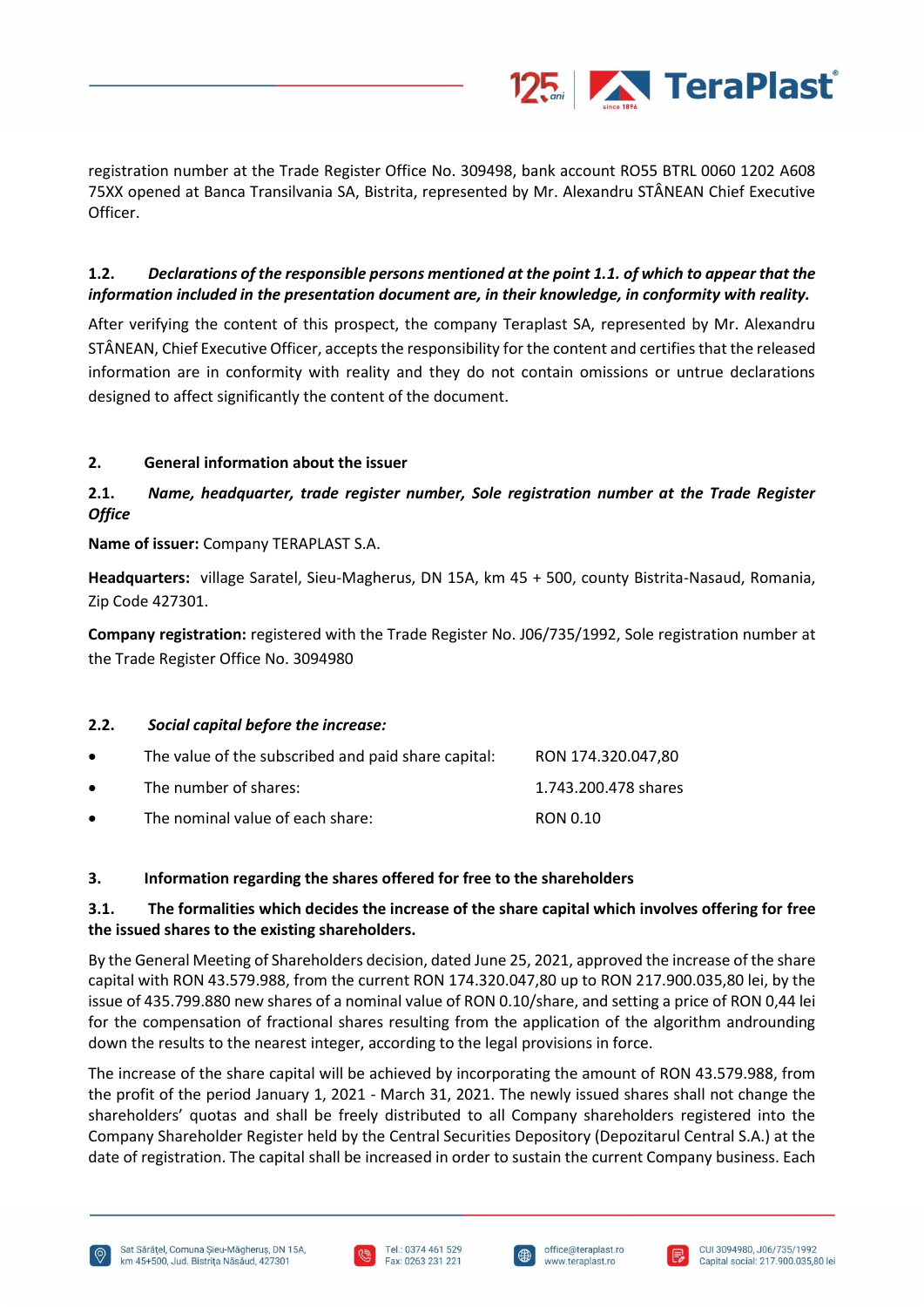

shareholder registered with the Company Shareholder Register at the date of registration shall be issued one free share for every four shares held.

By decision no.37 of September 24, 2021 the Board of Directors of TERAPLAST S.A. approved the date of October 15, 2021 as the date of payment of the compensation of the fractions of shares following the application of the algorithm and the rounding of the results to the lower inferior.

## **3.2.** *The registration date established by GMS/or BD, for the identification of the shareholders which will benefit of the offering or allocation of free shares.*

Registration date approved by the Board of Directors for the shareholders identification is **September 29, 2021.**

#### **3.3.** *The description of the share capital increase:*

- **The reason for the share capital increase:** The amounts obtained from the share capital increase will be used to support the current activity of the company.

- **The amount and the source for the capital increase:** The increase of the share capital will be achieved by incorporating the amount of 43.579.988 lei, from the profit of the period January 1, 2021 - March 31, 2021.

- **The number of issued shares by the capital increase:** 435.799.880 new shares will be issued, with a nominal value of RON 0.10 / share.

## **3.4.** *Description of the type and the class of the shares which will be offered or allocated. The number of shares allocated for free for each owned share.*

The securities offered are registered dematerialized shares, traded on the Standard category at the Bucharest Stock Exchange.

Each shareholder registered at September 29, 2021 will receive a number of 1 new share for each 4 held shares.

#### **3.5.** *The value of the increased share capital*

The value of the increased share capital is RON 217.900.035,80.

#### **3.6.** *The agent which helped the issuer at the compiling of the presentation document - N*ot the case.

#### **3.7.** *Any other information considered important by the issuer or by the F.S.A.*

**According to Regulation (EU) 2017 / 1.129, art. 1 para 5 lit. g)**, the obligation to draw up and publish a prospectus does not apply to the admission to trading on a regulated market of the following securities: shares offered, attributed or to be awarded without a cash consideration to existing shareholders, as well as shares issued if the dividends are paid by issuing shares of the same class as the shares for which the dividends are paid, provided that those shares are the same class of shares already admitted to trading